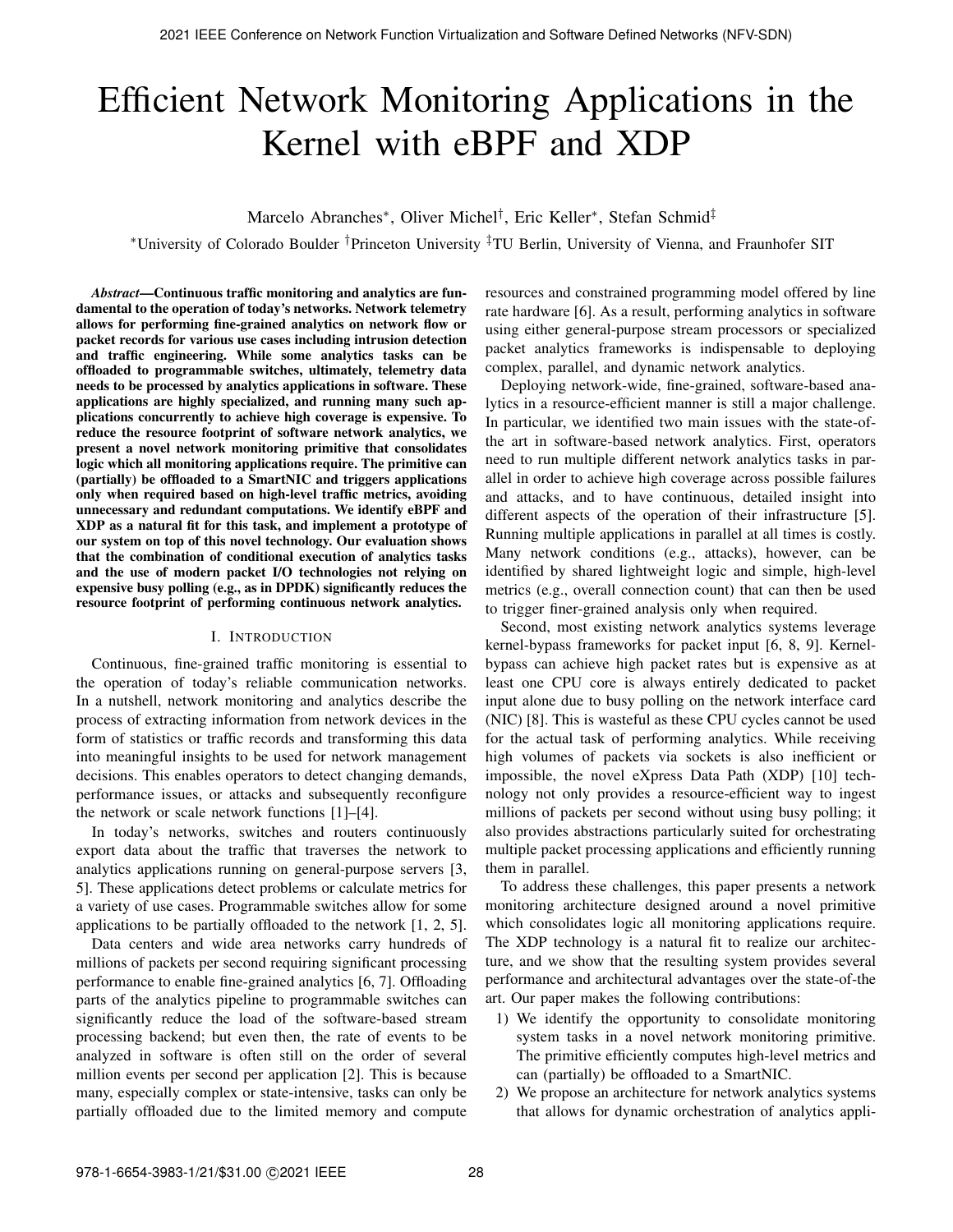

Figure 1. Efficient analytics with shared primitive. T1: Receive and select records, T2: compute high-level statistics, T3: conditionally execute app specific logic, ASL: Application-specific logic

cations based on high-level metrics and policies.

- 3) We implement a prototype of this architecture on a Netronome NFP SmartNIC [11] and for the Linux kernel using eBPF and XDP to demonstrate its feasibility.
- 4) Using benchmarks, we show the high performance and small resource footprint of our approach using three example applications.

In the remainder of this paper, we motivate our work by elaborating on the challenges in software network analytics in Section II. We then present an architecture for efficient and practical network analytics in the kernel in Section III. Section IV describes our prototype and challenges we encountered during its implementation. We demonstrate the performance of our system in Section V before discussing related work and concluding in Sections VI and VII, respectively.

## II. MOTIVATION

As previously described, two main challenges in operating software-based network analytics are related to (a) reducing the system resource footprint when running analytics tasks in parallel and (b) efficiently ingesting and processing high rates of network records. We will now elaborate on both challenges.

Efficiently Deploying Parallel Applications. Analytics applications are usually highly specialized and focus on one particular type of scenario, such as a specific attack or common performance problem [1, 2, 4]. Accordingly, applications must be used in parallel to achieve high coverage across monitoring tasks such as intrusion detection [3], analyzing performance issues [1, 9], or traffic classification [12]. Even monitoring a network for just the most common attacks or anomalies therefore requires continuously running many specialized applications thus incurring high cost [5].

Despite the heterogeneity of analytics tasks, all share common tasks and logic. All applications read in network records from a NIC and decide which records carry measurements and which are control (or other) traffic. Then, especially those applications detecting some condition (e.g., an attack or performance anomaly), are often designed to be triggered based on shared, high-level metrics involving packet, Byte, or flow counters [13]. Such metrics may be used for several applications allowing for deduplicating logic and dynamically enabling and disabling more expensive, finer-grained analysis. As a result, (1) performing shared tasks, (2) computing metrics relevant to all applications, and (3) conditionally executing applications based on these metrics can be consolidated at the system-level; an overview of this is shown in Figure 1.

For example, a SYN flood toward a particular host would manifest itself not only in the particular pattern of a high amount of unanswered SYN+ACK segments, but also initially in an increase of overall flows. This basic higher-level metric can efficiently be computed on all traffic using, for example, probabilistic data structures. A change in a metric can then trigger the activation of a series of more fine-grained analytics applications that are designed to mine the required and more useful information, such as the origin of the attack to subsequently configure filtering. Today, we are missing an architecture including a common primitive that consolidates tasks needed by all analytics tasks and enables the use of highlevel metrics to dynamically enable, disable, and orchestrate downstream analytics applications.

Efficiently Ingesting High-volume Packet Streams. To cope with high traffic rates in software, existing software frameworks leverage kernel-bypass technology (e.g., by using DPDK [8]) to ingest network packets at high rates [6]. While this provides high input rates, the use of busy polling in these implementations causes significant CPU consumption leaving fewer cycles for actual analytics. Furthermore, using kernelbypass renders all in-kernel network processing capabilities (e.g., use of routing tables, firewalls, sockets) useless on the particular NIC in use and makes integration with other legacy applications challenging or impossible.

Both issues are especially problematic for distributed telemetry frameworks, such as SwitchPointer [9] where innetwork measurements are processed and stored on all hosts in the network. Using kernel-bypass here would unnecessarily waste CPU cycles on all servers. Also, in this architecture, the telemetry sinks are not dedicated analytics servers and must also perform their regular purpose requiring NIC access via sockets and kernel network processing.

To enable high-performance user-defined packet processing while integrating with the OS and still allowing socketbased applications on the same NIC, the eXpress Data Path (XDP) [10] has been introduced in the Linux kernel. XDP allows to attach Extended Berkeley Packet Filter (eBPF) programs early in the kernel's packet processing path, enabling programmability at performance close to kernel-bypass technologies while leaving the kernel's packet processing functions usable. eBPF programs can be loaded and dynamically chained at runtime; they support stateful processing and offloading to compatible NICs to further boost performance.

While this novel technology is promising for a wide range of packet processing applications, we believe that eBPF and XDP are particularly useful as a platform for the practical deployment of high-performance network analytics applications and can solve many of the above outlined challenges for several reasons. First, common analytics functionality can be implemented in a shared eBPF program that can even be offloaded to a SmartNIC. This common logic can easily be changed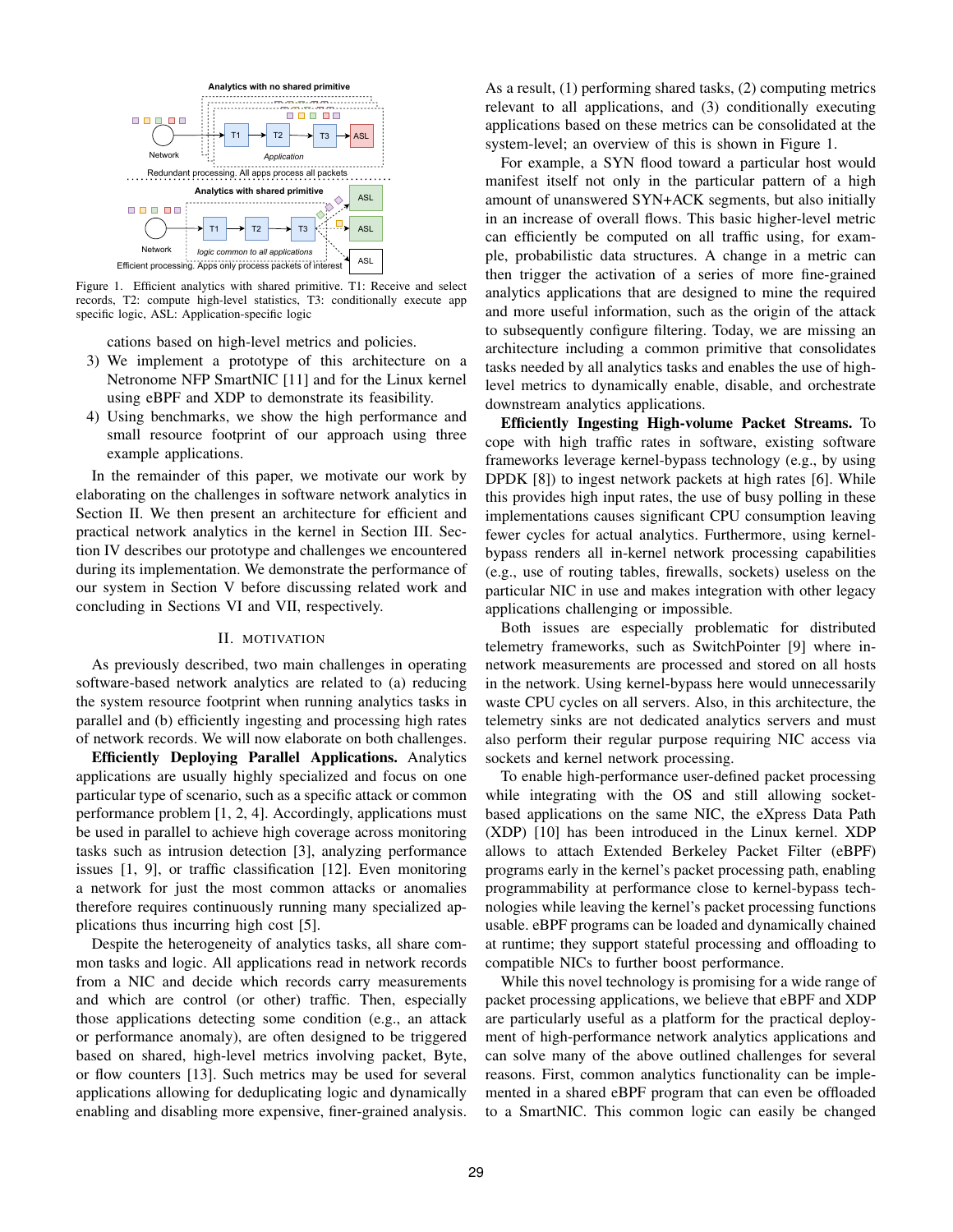and written using the same language and programming model (eBPF programs in C) as the analytics tasks themselves, simplifying development and adoption. Second, monitoring tasks implemented as eBPF programs can be injected and activated at runtime from user space. Multiple such applications can be orchestrated as a chain where each task feeds its results into the next one. Third, this mechanism of high-performance packet processing is lightweight and saves CPU cycles compared to kernel-bypass solutions [10]. It does not take ownership of the NIC and is transparent to kernel-based packet processing and user space networking applications, making this technology particularly suitable for distributed measurement systems.

## III. A PRIMITIVE FOR NETWORK MONITORING SYSTEMS

At the heart of our proposed system lies a novel network monitoring primitive that manages a set of monitoring applications and conditionally executes them based on a set of basic metrics in conjunction with operator-specified policies. Performing these tasks at the system-level rather than in each individual application has several advantages. First, application developers can write slimmer applications that focus on the measurement task and do not require logic for input/output, decapsulation of records, and computation of triggers to decide whether a record needs to be processed or not. Second, it provides a simple abstraction for orchestrating and triggering chains of applications reducing the complexity required to build practical, high-coverage monitoring systems, increasing network security and reliability. Finally, consolidating these operations avoids duplicated logic and ultimately saves resources which increases performance and saves cost.

Network Monitoring Applications. Before presenting our system in more depth, we first define what a *network monitoring application* is and elaborate on when and how an operator might want to run a specific application. A network monitoring application is a piece of logic that transforms a high-volume stream of measurements collected in the network into a lowervolume stream of data that provides useful insights for the operator. An insight is useful if it provides enough detail for the operator to make network management decisions with the goal of improving or restoring the correct and reliable operation of the network or to perform other required tasks, such as billing. Network management decisions usually result in reconfiguring a network function (e.g., a router or firewall) or adding, scaling, or removing functions. As previously explained, applications serve diverse use cases ranging from intrusion detection and traffic engineering to profiling and debugging. While the applications are highly specialized, their logic alone is often relatively simple; many applications add, update, or delete state based on some logic for each received measurement and generate an event if a condition is met.

As applications and their measurement and analytics tasks are diverse, when and how an application should run can also differ depending on the use case. We identified three main cases how an operator might want to deploy an application. First, an application might need to run at all times. This is the case for lightweight monitoring applications that go beyond basic device-level counters, such as a traffic accounting and billing application in a cloud setup. Second, an application can run only when explicitly activated by the operator. This mode allows for, for example, ad-hoc queries or other profiling and debugging tasks, such as detecting an imbalance in ECMP routing. Finally, an application can be automatically triggered by a higher-level condition, such as a sudden increase in connections or overall traffic volume. Here, just knowing about the increase in a metric is not sufficient to apply configuration changes to the network (e.g., block a host). As a result, more fine-grained applications need to be deployed rapidly to mine more facts, such as the set of hosts affected.

Receiving and Filtering Records. We now describe the three main components of our primitive and explain how an operator uses their respective APIs to configure and orchestrate a set of monitoring applications. The overall system architecture is depicted in Figure 2; the three components of the monitoring primitive which we will explain now are labeled A, B, and C. For the remainder of this paper we focus on network traffic records, in particular formatted perpacket records where each telemetry packet represents one network packet that traversed the monitored device. Each record contains the original packet's IP 5-tuple, ingress switch port number and queue depth,  $\mu$ s-timestamp, packet size, IP-ID, and (if applicable) TCP flags. The records are 32 Bytes in length. This is an example format for the purpose of this discussion and for our prototype; other formats can easily be supported through minor changes in the packet parsing logic.

The receiver component is the entry point to our system. Streaming telemetry records are usually encapsulated in UDP datagrams and sent to a specific IP and port combination on the analytics server. There, a monitoring system needs to differentiate telemetry traffic from control or other traffic destined for the respective machine. Which traffic should be considered monitoring traffic can be specified using filter rules that perform an exact match on the IP 5-tuple of the received packets (not the carried record). Unmatched packets are passed to the kernel to be received by any other application (e.g., the host's SSH server) or dropped at this point.

Packets for the analytics system are then decapsulated and later required metadata fields are prepended. The metadata fields include a list of monitoring application identifiers that will later be populated for record routing and a field for monitoring data derived from a hash computed over the records' IP 5-tuple (see Section IV). These steps are stateless operations and can efficiently be offloaded to programmable hardware, e.g., in our case, a SmartNIC.

Our architecture supports various types of input records including formatted packet or flow records, mirrored packets or headers, and regular data packets that may carry telemetry data (i.e., in-band network telemetry, INT [14]). Regular packets would, of course, have to be injected into the normal kernel path after all analytics tasks have been completed.

High-level Traffic Monitoring. The high-level monitor computes statistics relevant to all applications and required for the subsequent routing process. It runs at all times and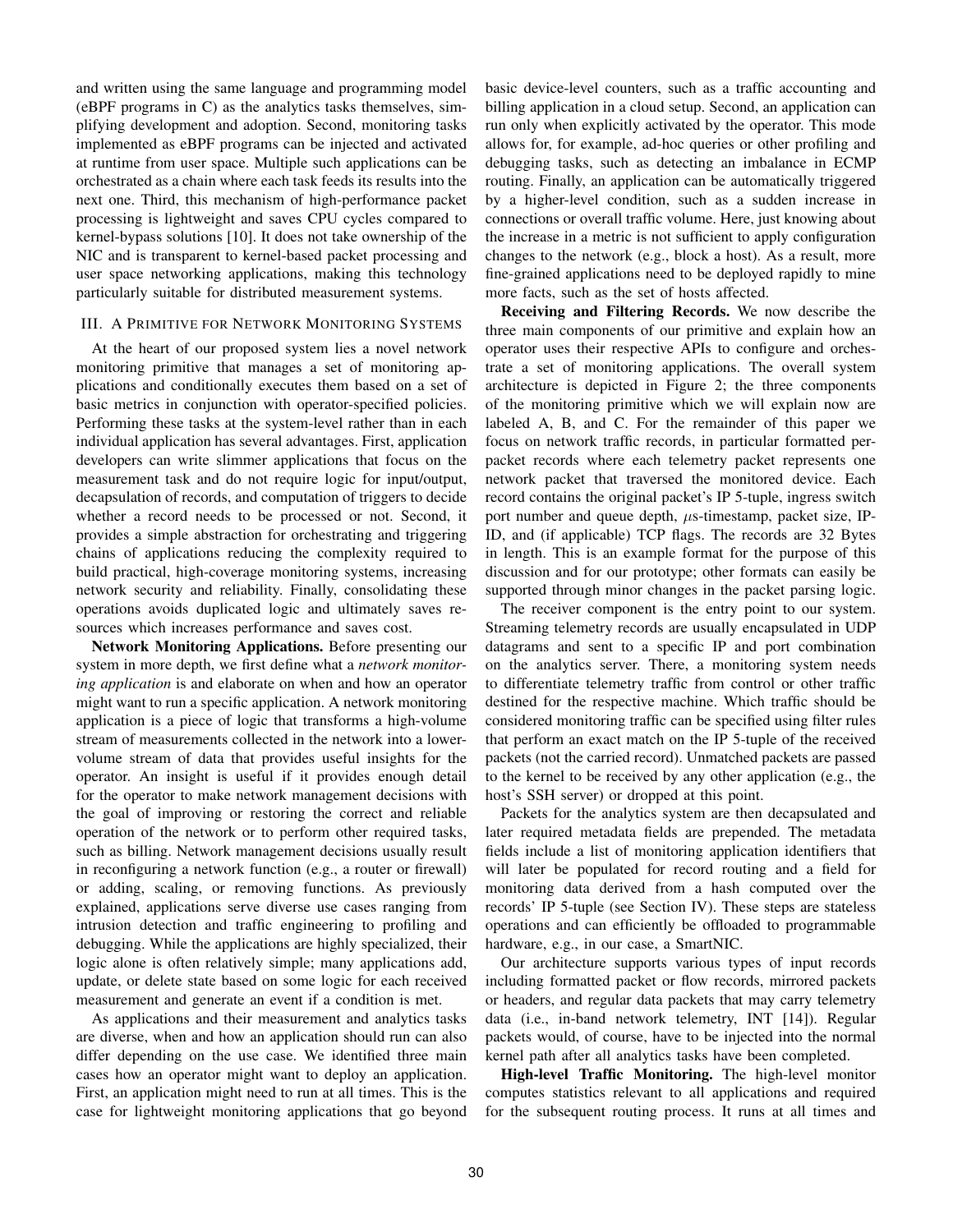

Figure 2. System architecture overview

Figure 3. Router overview matches on header fields, are relevant to the triggered applica-

can also serve as a baseline network monitor, e.g., if no further analytics tasks are currently required. The metrics are scalar values aggregated over a time period (e.g., a second). Our system computes 8 basic counters: the number of packets and Bytes per interval for all records and for TCP, UDP, and ICMP traffic, respectively. This is useful, for example, to detect a shift in the ratio between the protocol types as it would occur in various flooding attacks. It also computes the number of unique flows (as per IP 5-tuple) seen in each interval.

As this module is executed for every received record, it is important that the computation is lightweight. While the basic counters can be incremented efficiently, for example, computing the number of flows would usually require a more heavyweight set data structure. Our prototype leverages a HyperLogLog sketch (HLL) [15] to estimate the number of unique flows. The counters as well as the sketch data structures are stored in memory shared between the controller and data path. The monitor writes into this memory for each packet while the controller reads the values and resets all state after each time period. As this process requires stateful computations, not every type of metric calculation can efficiently be offloaded to a SmartNIC (see more details in Section IV).

Routing Records to Applications. Finally, the routing component, conceptually depicted in Figure 3, is responsible for determining the set of analytics applications that should receive a particular record. The inputs to the router are the incoming record stream, the current snapshot of previously computed high-level metrics, as well as policies defined by the operator. The policies describe which records under which condition should be sent to a specific application.

At the core of the router is a series of match+action tables for different subsets of the packet's header space (e.g., destination IP address or a combination of fields). An action is a list of monitoring applications that should receive the record. Each record contains the previously initialized list of applications in its metadata. After each match, the router appends the list of applications in the matched entry to the list in the record's metadata and the record will subsequently traverse all applications in this list. The match+action tables are populated by the controller and then read by the router to construct the list of application for the respective record. This allows for a two-step process where first the controller checks whether an operator-defined *condition* is true and then populates the tables for *selection* of the relevant records.

The condition determines when an application should receive a record based on operator policies and previously computed metrics (i.e., when an application should be triggered). The selection step then defines which records, in terms of tion. For example, an application detecting out-of-order TCP segments should not receive UDP traffic at all. The controller provides the operator access to the current state of high-level metrics and exposes an API to add and remove selection rules. The conditions can be implemented either directly in the controller or through an external component (e.g., a script) that consumes metrics and installs rules accordingly.

Above, we outlined three different modes of how and when an operator might want to run an application. Our primitive supports these three modes. First, an application that needs to run at all times, simply has a permanent entry which is installed at system initialization that specifies which slice of the network traffic should always be sent to the application. Second, an application can run only when explicitly activated by the operator (e.g., for ad-hoc queries or debugging). This is possible as the match+action tables can be modified at runtime. Adding or removing an entry does not incur downtime or disruption in the monitoring system. Finally, an application can be automatically triggered by a condition over high-level metrics. A condition is a logical expression, e.g., number of flows per second greater than 10K and is checked after each time interval. If a condition is true, the respective application (or set of applications) is activated for the next time interval. This mechanism is powerful as it allows to (a) execute more computationally expensive applications only when required in order to save resources and (b) autonomously analyze an ongoing issue by deploying operator-defined profiles of more fine-grained applications. More complex conditional execution, e.g., using automated anomaly detection or separate conditions for when an application should be deactivated again are possible in our model but beyond the scope of this work.

# IV. IMPLEMENTATION

We implemented our system and three example applications in approximately 1800 lines of code<sup> $1$ </sup>. The data plane components consisting of the monitoring primitive and the individual applications' data plane parts are written as eBPF programs in C. The main controller and the application-specific controllers operating in user space are written in C++. We will now present the technical details of our implementation, focusing on the computation of high-level metrics, the routing system, and the example applications.

Efficient Computation of High-level Metrics. As we compute a set of high-level metrics for each received telemetry record, this computation must be efficient and not incur unnecessary overheads. Netronome SmartNICs support offloading

<sup>1</sup>Our code is available at: https://github.com/mcabranches/xdp-netmon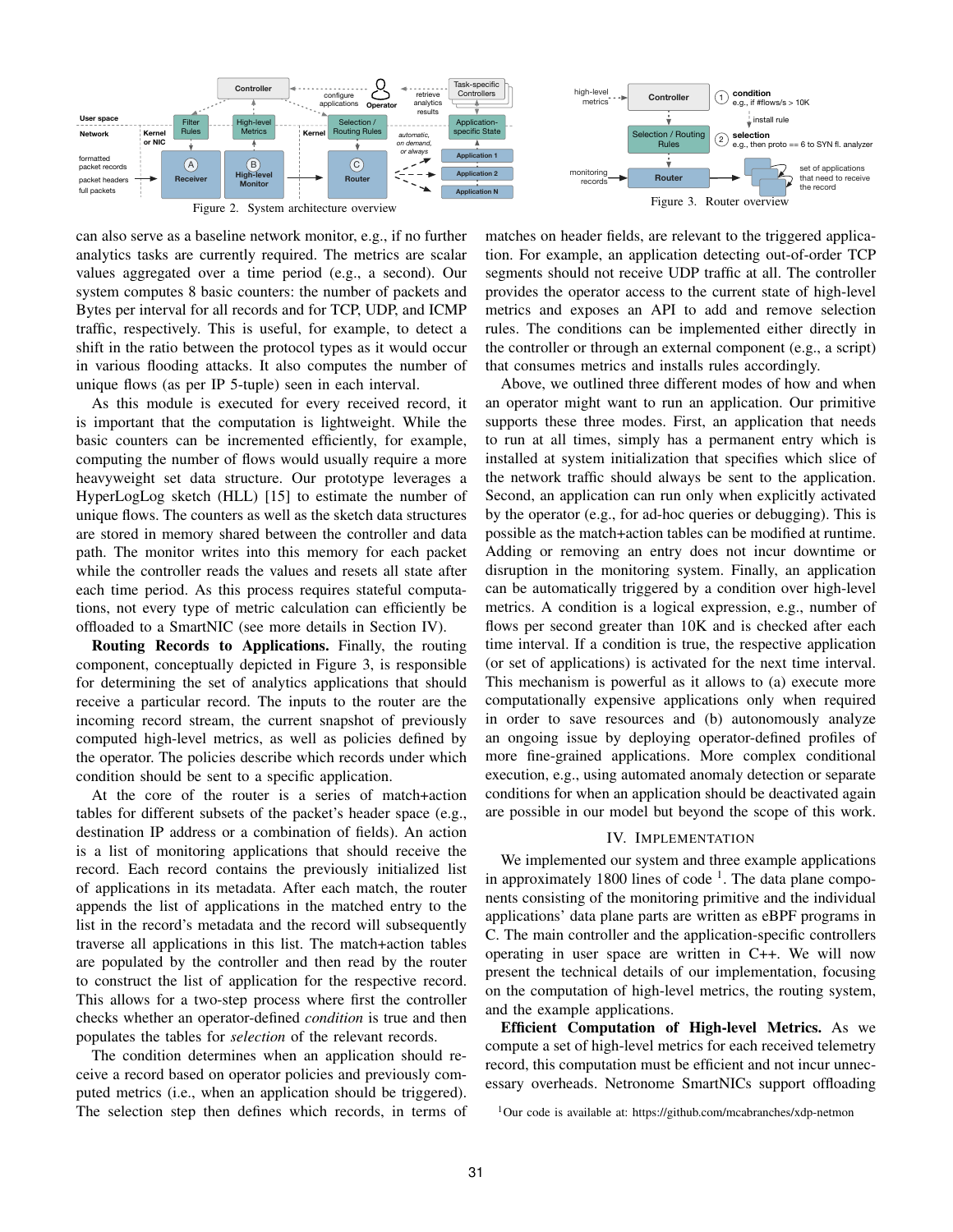XDP programs and can be used to maintain simple statistics like counters directly on the NIC without using host CPU cycles. These counters can then be accessed by the controller through an eBPF map. Additionally, our system uses a Hyper-LogLog (HLL) sketch to estimate the number of unique flows per time interval. The HLL algorithm estimates the cardinality of large sets with negligible memory use [15]. HLL's main idea is that if the binary representation of an element in a set is random and uniformly distributed (e.g., a hash), the number of leftmost zeros in this representation can be used to estimate the cardinality of the set. In this manner, HLL requires the computation of the hash of a given key of interest (e.g., 5 tuple) for every packet in our system.

To reduce variance of the estimation, the hashes are divided in buckets, where the  $b$  leftmost bits of the hash value are used as the bucket index on an array. The final cardinality estimation uses the harmonic mean of the cardinality in each bucket. To find the cardinality of a bucket, the HLL algorithm gets the remainder of the hash, calculates the number of leading zeros, and checks if this number is greater than the previously recorded one for the respective bucket. If so, the bucket is updated and the HLL algorithm uses this value to estimate the new cardinality of the set. A smaller  $b$  reduces memory requirements for HLL but also reduces its accuracy. For example, by using  $b = 8$ , HLL can estimate the cardinality of distinct 5-tuples consuming only 768 Bytes with an accuracy of ∼93.5% (see [15] for details).

Performing the HLL operations is not computationally cheap, so we leverage the processing power available on a Netronome SmartNIC to accelerate them. Despite the limitations of our SmartNIC XDP offloads (i.e., inefficient and slow map update operations from the data plane [16]) we were able to design an efficient division of work between the SmartNIC and the host. In this case, all the stateless operations for the HLL are executed on the SmartNIC and the stateful ones are executed on the host. This is possible as we are able to enrich the packet metadata (using *bpf\_xdp\_adjust\_head()*) with precomputed HLL data on the SmartNIC (bucket index and number of zeros for a given hash), and this will be carried with the packet for further processing on the host XDP layer (HLL state updates) and controller (cardinality estimation).

Routing Packets through eBPF Programs. The match+action tables required for record routing are implemented as eBPF hash maps offloaded to the SmartNIC and populated from the controller to indicate which packets should be processed by each of the applications (traffic selection). When a match occurs in each table, we enrich the packet metadata with a list of file descriptors (FD) that indicates which applications should process the packet in which order. The first field in the file descriptor list is a pointer to the FD of the application that should receive the record next. This FD is used as an index (key) in a BPF MAP TYPE PROG ARRAY on the host's XDP layer to get the memory address of the application to be called using the *bpf\_tail\_call()* function. Before jumping to the desired application, the pointer is incremented so that the



router knows when the chain of applications for a packet has reached the end. After application processing, the packet is returned to the router via a tail call. The router then determines whether the packet needs to be forwarded to the next application or whether it has reached the end of the chain where a XDP action can be applied (e.g., drop, pass, etc.). Figure 4 shows an example of this mechanism where a TCP segment is sent through the traffic accounting application and the TCP half-open connection analyzer.

Example Applications. We implemented three example applications to demonstrate the flexibility of our system. All applications consist of a kernel space (eBPF) component and a user space component. The two components communicate via eBPF maps. The user space component is a standalone application that can access the eBPF maps configured in the kernel space counterpart as soon as the kernel portion is loaded. In order to access a map, the user space application only needs to know a custom identifier string of the respective map set in the eBPF program. We will now briefly describe the applications we used in our evaluation.

*Traffic Accounting.* This application counts the number of Bytes and packets per destination IP address. This is useful for billing purposes, e.g., in a public cloud. The application performs a lookup and subsequent value increment in a eBPF hash table (BPF\_MAP\_TYPE\_HASH) for every single record. The aggregation key and potential filtering can easily be changed to adapt the query to the operator's needs. We envision this application running at all times.

*Half-open TCP Connections.* A high number of half-open TCP connections are an indicator for various TCP-related attacks, in particular a SYN flood. This application keeps track of all ongoing TCP handshakes with a timestamp of the SYN segment in a hash map indexed by the IP 5-tuple. If the handshake completes, i.e., when the client sends an ACK, the previously installed state for this connection is removed. If an entry spends longer than a configurable threshold (e.g., 5s) in this map, the flow is reported as a half-open connection.

*DNS Flow Analyzer.* The DNS flow analyzer can be used to confirm a suspected DNS-related attack. It collects the number of packets and Bytes and the timestamp of the first packet for each DNS flow in an eBPF map. This information can be used to block flows where the request rate exceeds a threshold.

# V. EVALUATION

We will now evaluate the efficiency and scalability of our system by measuring CPU consumption and throughput as we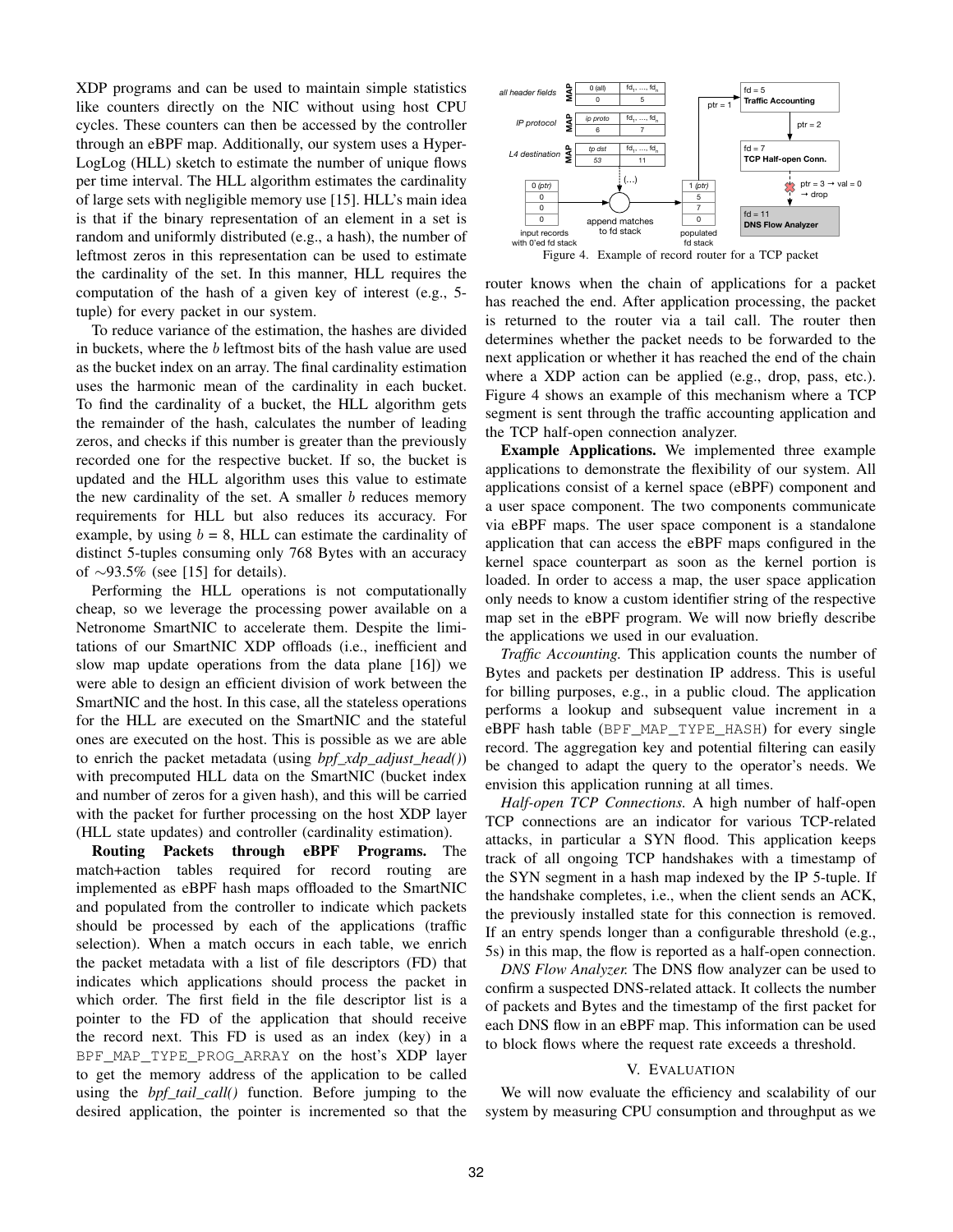vary the number of applications deployed and the number of cores assigned to the system. We also evaluate the ability of our sketch-based high-level monitor to detect an attack.

Experimental Setup. We set up two 12-core servers (Intel Xeon E5-2620v3 at 2.40GHz) with 64 GB of RAM. The first server runs our system and is equipped with a 10 Gbit/s Netronome Agilio CX SmartNIC [11]. The second server has a 10 Gbit/s Intel 82599ES NIC. The servers run kernel versions 5.8 and 5.4, respectively. We use DPDK's pktgen [8] to replay a PCAP file with telemetry records generating up to 12.5 million packets per second (Mpps) between the machines.

Efficiency in CPU Utilization as we add Applications. Our system saves resources (i.e., CPU) by leveraging shared high-level metrics that drive our monitoring application routing decisions. To evaluate this, in our first experiment we apply a conservative load on our system (2 Mpps) and run it on just one core. We also gradually increase the number of monitoring applications that each packet traverses. We can see in Figure 5 that as each packet traverses a longer chain of monitoring applications (x-axis), the average CPU utilization on the system only increases in small steps (y-axis) due to our primitive and XDP. With the SmartNIC offloads (see §IV), our system is even more efficient and able to comfortably process the applied load with all applications enabled, without ever reaching over 60% CPU utilization. This is important for energy efficiency, and also leaves more CPU cycles available for extra monitoring applications and other processes. Systems using DPDK would consume 100% CPU at all times.

Scalability in Terms of Throughput. Now we look at our system scalability in terms of throughput as we add applications. Here, to show a different perspective, we focus on the main limiting factor of throughput in our monitoring applications - the number of eBPF map accesses (i.e., lookups/writes). As we describe in Sections III and IV, most network monitoring applications interact with some state (often in a hash table) to implement their core functionality. For example, our three applications each perform up to two map accesses (lookup and/or write) for each packet.

To evaluate how the number of map accesses affects the system throughput, we gradually increase the number of map lookup/writes on an eBPF hash map for each packet. This XDP application is set to run on just one core, and we can see it as a chain of applications of variable length and of different complexities. Figure 6 shows that as we have more map lookups/writes, the system's throughput starts to degrade. By leveraging our system's primitive, monitoring applications can be turned on and off, ensuring that they will only execute when needed, which in turn allows more packets to be processed by the monitoring applications that are running at a given time.

Scalability as we add Resources. Now we show how our system throughput scales with the number of processing cores. In Figure 7, we run our system on one and two cores (one and two NIC queues) and set IRQ affinity for each queue/core. The y-axis shows the system throughput in Mpps. Our SmartNIC distributes traffic among cores based on the contents of the telemetry packet (in our case, the 5-tuple of the record). We set



Figure 5. Impact of adding monitoring applications on single CPU utilization.

pktgen to send traffic at its maximum rate for our configuration (12.5 Mpps) and run the primitive alone and with each of the monitoring applications (x-axis). Here, we can see that our offloads can speed up our system by accelerating stateless operations, as we describe in Section IV. The primitive with one core has slightly higher throughput than with two cores. This is likely caused by memory access contention between multiple memory queues and our logic on the NIC. This cost is, however, amortized as the applications with two cores have higher throughput than those with one core.

High-level Monitoring Accuracy. Finally, to show the accuracy of the HLL-based flow count estimator, we demonstrate a practical example of how our implementation was able to detect an artificially injected flooding attack. In this experiment, we used a WAN trace collected by CAIDA [17] and added an attack packet for each existing packet with probability 0.1 during a 60 second time window. The attack packet had a randomly sampled 5-tuple increasing the number of distinct flows. We computed the exact number of distinct flows seen in every 1 second time interval and used our HLL implementation with  $b = 8$  to obtain an estimate. Figure 8 shows that the estimate closely follows the ground truth; it also immediately reacts to the sudden increase in flow count making this approach suitable for our use case.

#### VI. RELATED WORK

The literature around network telemetry and monitoring is vast, yet few works propose solutions for parallel and dynamic queries and analytics tasks. \*Flow [5] is a hardwarebased telemetry system that partitions an analytics pipeline and performs only those tasks in hardware that are relevant to all queries enabling arbitrary and concurrent queries in software. Jetstream [6] complements \*Flow with a fast software processor; the system, however, falls short in providing a server-side routing and dynamic orchestration mechanism for analytics tasks. NetQRE [4] allows for dynamic queries but is not designed for concurrent measurement. BeauCoup [13] is designed for dynamic and concurrent queries at switch line rate but only supports a single class of query (count-distinct).

Most work on orchestrating packet processing functions focuses on network function virtualization (NFV) for a variety of use cases, e.g., [18]–[20]. NFV systems and service chains span several hosts and generally dedicate full servers for NF processing often with all CPU resources being blocked for heavyweight packet I/O frameworks. Our system focuses specifically on network monitoring and is designed to save system resources in order to be deployed alongside other applications and services, e.g., at the network edge.